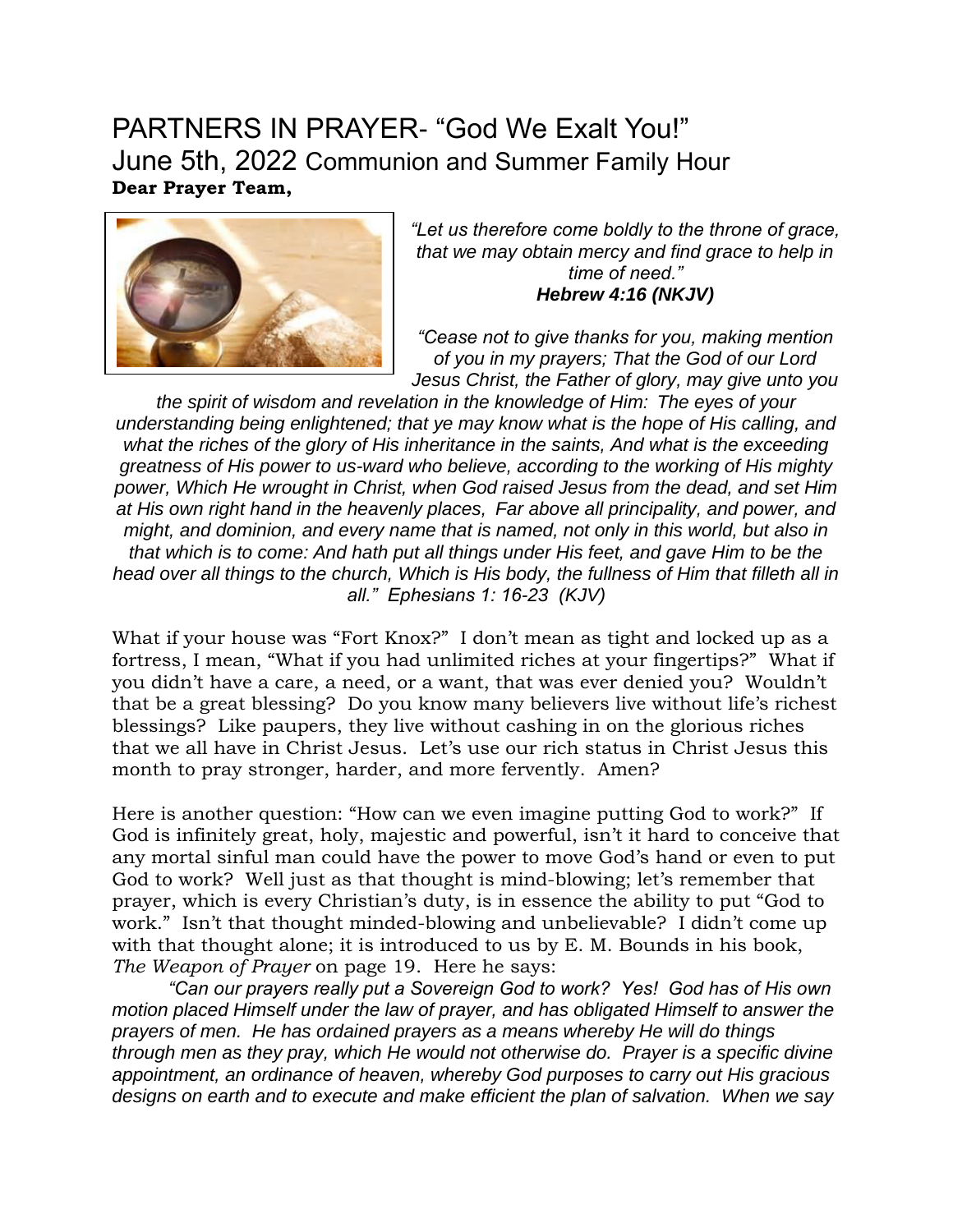*that prayer puts God to work, it is simply to say that man has it in his power by prayer to move God to work in His own way among men, in which way He would not work if prayers were not made. Thus while prayer moves God to work, at the same times God puts prayer to work in the affairs through men and their prayers." (pg. 19)*

Now before we become concerned about trying to manipulate God, Mr. Bounds isn't advocating the misuse of prayer. But he is trying to help us understand that a believer has a duty to be praying, and if we are prayerless, or never bother to pray, God can and will exclude us from blessings in our lives. We should never take that for granted. We need to commit ourselves to prayer and to the force of prayer as shown and modeled by Jesus Himself. We must pray and by faith rest in the truths that God is active in this world to save all men. So, let's remember to never cease from our prayers! If we are given the chance to live in the lap of luxury, wouldn't we do it? Then loved ones are you neglecting your prayers?

So, dear PCBC prayer partners, I want you to get praying for all the new things happening! As our gardens are planted and sprouting and we often find ourselves putting in the window air conditioners, we are finally arriving at summer time in June. What a welcome for many of us, saying goodbye to spring and turning the corner of Memorial Day weekend. But what new things are happening at PCBC?

I am excited to share with you that what is happening is new for our church. This Sunday is our start of "Family Hour!" We have been planning a summer program to substitute for our changes from Sunday School and into using our 9:00 morning hour as prayer and discipleship time. Many have been preparing for a family time for all ages in the fellowship room every Sunday from today through August. When you walk into the fellowship hall you will notice the change of decorations and the treasures and one hundred dollar bills sitting out. We are studying the book of Ephesians chapter one. This study will be done with several different teachers. This study of the book of Ephesians is so rich with spiritual blessings, that some writers have called Ephesians as the "Fort Knox" of the Bible. Just think if you could live in a palace home with furniture and amenities that are covered in gold. That is the type of study you will find. So pick up your "free spiritual checks" being handed out at the door this week, and join us.

What about the prayer hour? For the summer months of June through August, we are asking you to join the family group in the fellowship hall. I am asking that if you want to occasionally pray, we will just treat the prayer portion of the hour as a "Prayer Closet." What is a prayer closet? That is a simple ministry that is like the movie *War Room*. Pastor will be in his office at 9:00 to take prayer requests until 9:15. Anyone who wants to stop can share his or her prayer requests, or can just sit alone in the Pastor's office and have an alone time of prayer. As you do that, you will be considering that time as a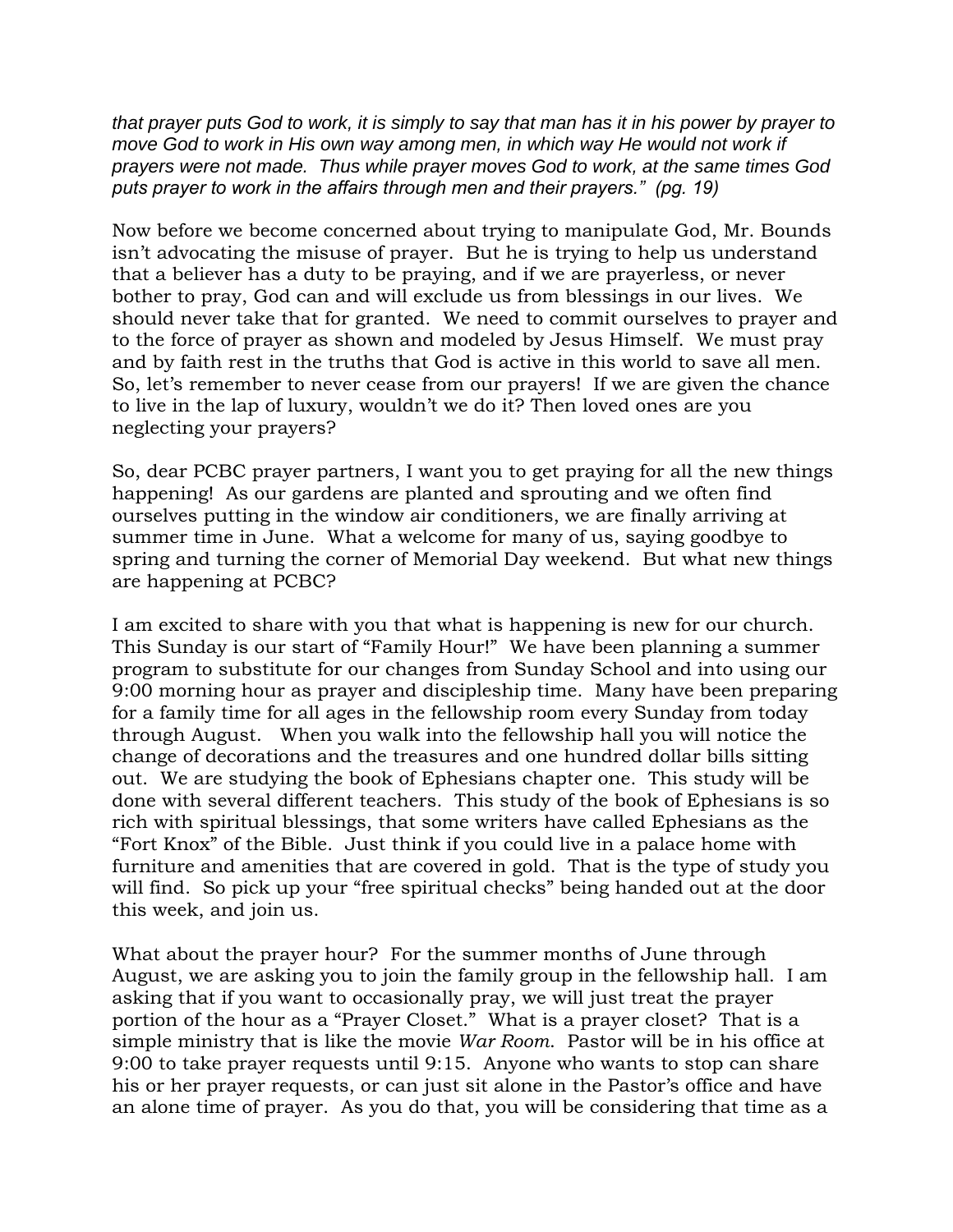private prayer closet. You spend time praying for the church services that will start at 10:00. You pray for the family hour in the fellowship hall. You pray down your church prayer sheet for those on the list. You pray for the music team as they get ready. You just spend the time praying for the up-and-coming service. Then you finish and try to enter the worship service by 9:45. If, when you are in the prayer closet, others come into the room to join you, you are welcome to pray together. Just be sure to transition yourselves by 9:45 into the service. That is how the prayer closet will work all summer. If you have important prayer requests or updates for the bulletin, you can give them to me as Pastor at 9:00 at the prayer closet, in my office, or you can write the changes or requests on our "Next Step" cards in the church seats and drop them in the offering box in the foyer.

Just a few more updates as we head into this summer month. Each Sunday coming we have missionary guests. We will host the Marks family on June  $12<sup>th</sup>$ . The church is planning a fellowship after the service with them. On Sunday, June 19th, we will have time with Tim



and Helen VanSumeren. They are back this week from visiting family and traveling to supporters in the central states of the U.S. They are being joined next week the 13th by the Haycock ladies staff who will be taking up our second apartment for the summer. We are praying for God's working through the camp. Lori is even teaching two of the ladies events through the month of June, so please keep her in prayer. Then lastly, June 26th the Vosters will be with us, and we will be hosting a luncheon after church with them also. So you can see the exciting things to be in prayer for this month.

I want you to pray for the GriefShare ministry. We just finished our fourth week of thirteen sessions. We have had new people come every week. We have a good group of about ten in attendance. I ask prayer for many who are struggling with their recent losses. Please pray for the working of spiritual healing and for some to find salvation through a hard but wonderful time of tears and prayers.

One last thought as we are getting ready for communion and family hour this Sunday: I would like to encourage us to pray the Ephesians 1:16-23 prayer for our whole church family. As you read Ephesians 1:16-23, Paul shares three prayer requests for those believers. They are simply:

1. Our eyes are open to the Holy Spirit's truths so each day we make wise decisions. (vs. 17)

2. That our hope would be strengthened as we remember the richness of all Jesus has given us as believers. (vs. 18)

3. That our lives will feel the transformation power of all Jesus is doing in and through us. He is changing us by His grace. (vs. 19).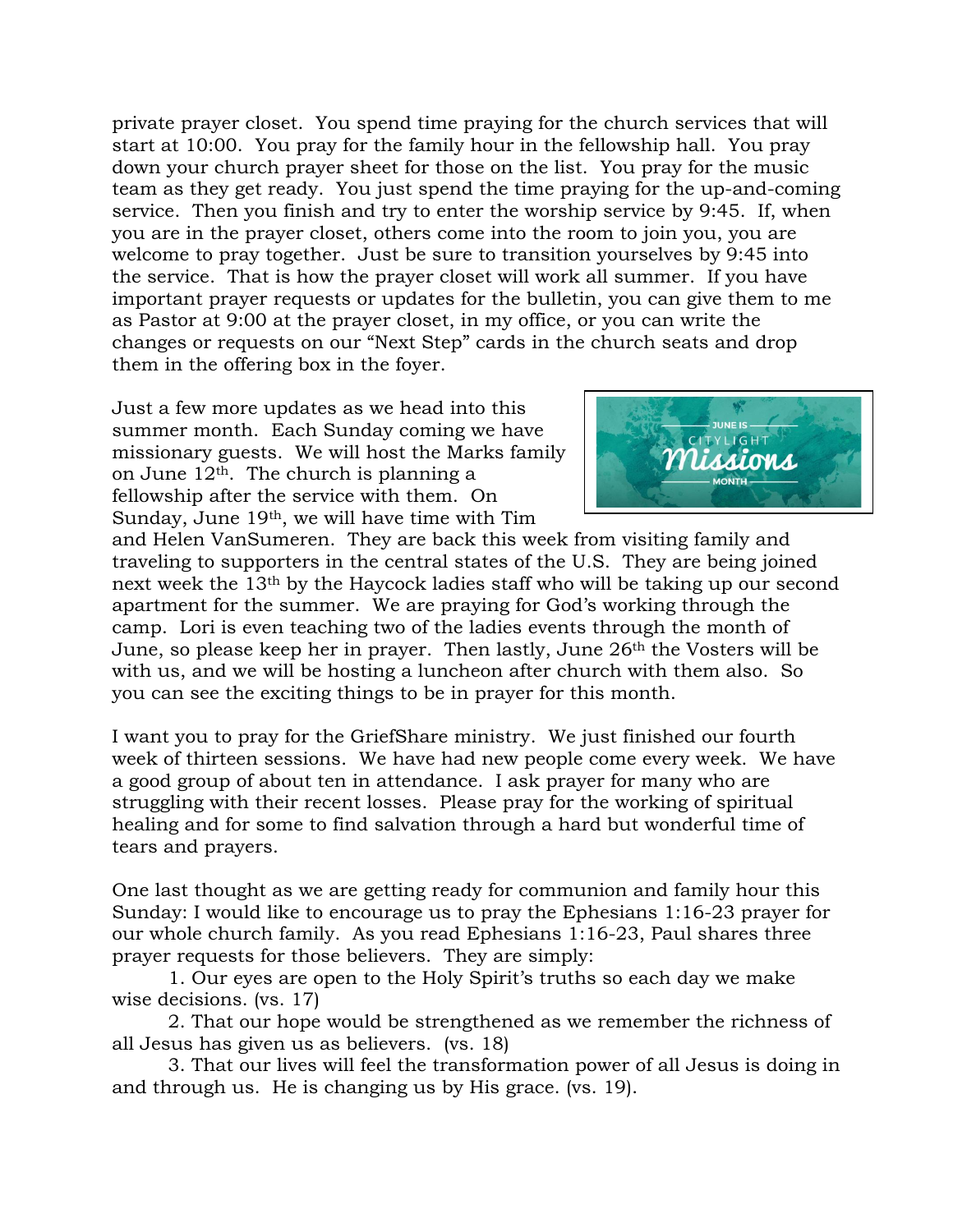When Charles Spurgeon preached this prayer, he called the three requests the "Three What's" because the old King James translated them as "the what is…" in the English.

I spent time reading the prayer in a new translation called the Passion. It is done by Hebrew scholars and is as new and refreshing as the Living Bible has been. Here is the passage in that translation:

*"I pray that the Father of glory, the God of our Lord Jesus Christ, would impart to you the riches of the Spirit of wisdom and the Spirit of revelation to know Him through your deepening intimacy with Him. I pray that the light of God will illuminate the eyes of your*  imagination, flooding you with light, until you experience the full revelation of the hope of *His calling —that is, the wealth of God's glorious inheritances that He finds in us, His holy ones! I pray that you will continually experience the immeasurable greatness of God's power made available to you through faith. Then your lives will be an advertisement of this immense power as it works through you! This is the mighty power that was released when God raised Christ from the dead and exalted Him to the place of highest honor and supreme authority in the heavenly realm! And now Jesus is exalted as first above every ruler, authority, government, and realm of power in existence! He is gloriously enthroned over every name that is ever praised, not only in this age, but in the age that is coming! And Jesus alone is the leader and source of everything needed in the church. God has put everything beneath the authority of Jesus Christ and has given Him the highest rank above all others. And now we, His church, are His body on the earth and that which fills Him who is being filled by it!" (Eph. 1:17- 23- The Passion Online)*

Remember when we pray we P.U.S.H! We "pray until something happens." So let's get to work in our prayers! Will you pray with me?

*"O infinite three-in-one God, the Father, Son, and Holy Spirit, we exalt You today! We exalt You for Your greatness. You made us and creation with power, might, and incredible wonder. We exalt You for Your Holiness. You are glorious in perfection, and totally set apart from our sins. There is no darkness or inappropriateness in anything You do. Thank You for Jesus being our salvation and forgiveness so we can be Your children born of the Spirit with life from above. We exalt You for Your wisdom. Who has understood Your mind or instructed You as Your counselor? Before the universe was created it existed in all its intricate complexity in Your vast mind. Even the tiny cells in our bodies testify to the sheer brilliance of Your creative genius. That there is nothing in this life which we face, no injustice, no unfairness, and no trial that You can't turn men's evil or wrongs against us into Your good. Help us to trust You more. We marvel at Your creation, we confess that we often wonder at Your providence. Help us to learn that Your ways truly are higher than our ways and that You are always working for our good despite the many things we don't understand. And we exalt You for*